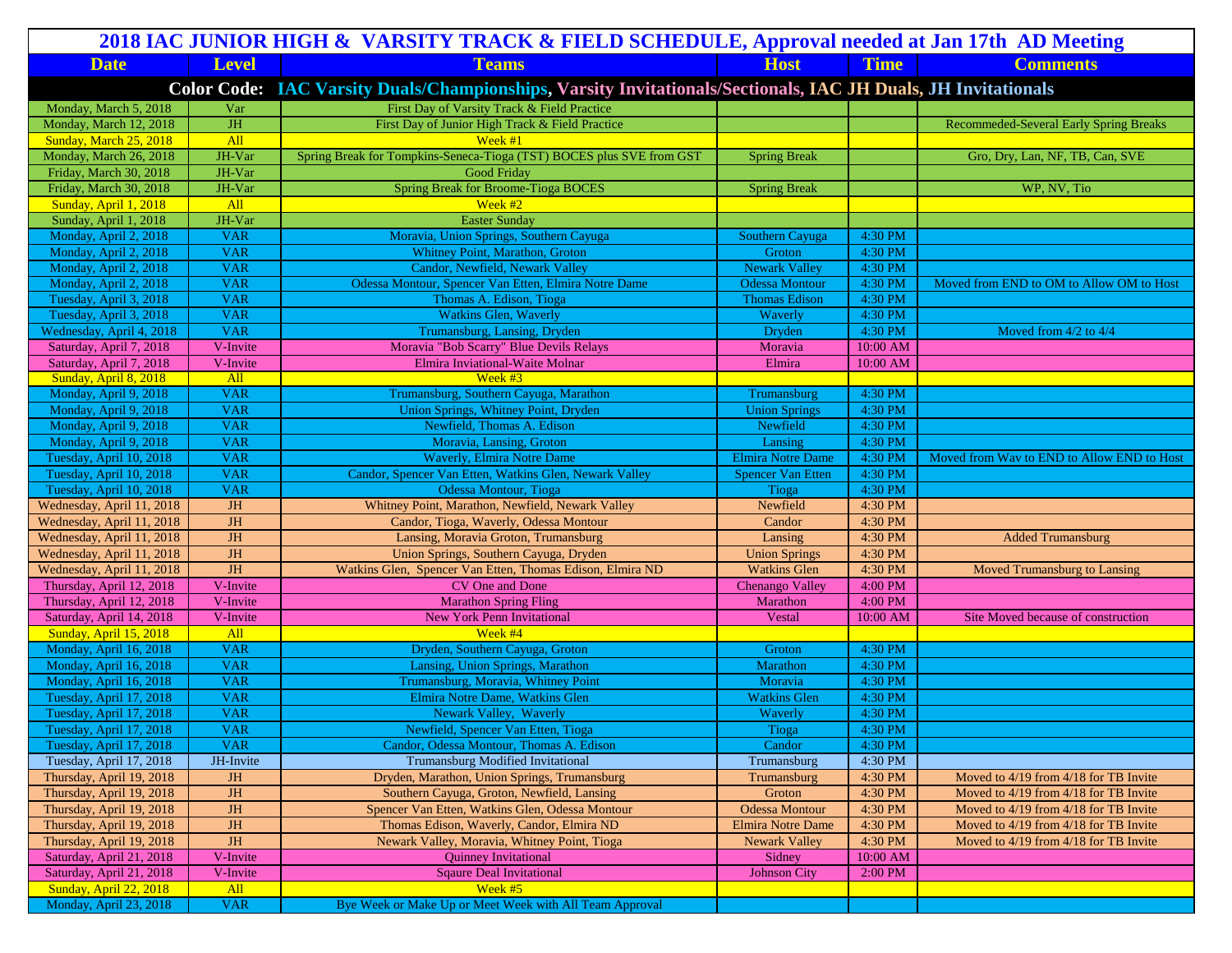| Monday, April 23, 2018      | <b>VAR</b> | Bye Week or Make Up or Meet Week with All Team Approval                   |                          |            |                                    |
|-----------------------------|------------|---------------------------------------------------------------------------|--------------------------|------------|------------------------------------|
| Monday, April 23, 2018      | JH-Var     | Spring Break for Schuyler-Steuben-Chemung-Tioga-Allegany (GST) BOCES      | <b>Spring Break</b>      |            | WAV, TAE, WG, OM, END              |
| Monday, April 23, 2018      | JH-Var     | Spring Break for Cayuga-Onondaga BOCES                                    | <b>Spring Break</b>      |            | US, SC, Mor                        |
| Monday, April 23, 2018      | JH-Var     | Spring Break for Onondaga-Cortland-Madison BOCES                          | <b>Spring Break</b>      |            | Mar                                |
| Friday, April 27, 2018      | V-Invite   | Ithaca Relays                                                             | Ithaca                   | 4:00 PM    |                                    |
| Friday, April 27, 2018      | V-Invite   | <b>Gerry O'Donnell Invitational</b>                                       | Sidney                   | 4:00 PM    | Site Moved because of construction |
| Saturday, April 28, 2018    | V-Invite   | <b>PENN Relays</b>                                                        | Philadelphia             |            |                                    |
| Saturday, April 28, 2018    | V-Invite   | <b>Corning Pentathlon</b>                                                 | Corning                  | $10:00$ AM |                                    |
| Saturday, April 28, 2018    | V-Invite   | <b>PENN Relays</b>                                                        | Philadelphia             |            |                                    |
| Sunday, April 29, 2018      | All        | Week #6                                                                   |                          |            |                                    |
| Monday, April 30, 2018      | V-Invite   | <b>CV-S Relays</b>                                                        | $CV-S$                   | $4:15$ PM  |                                    |
| Monday, April 30, 2018      | <b>VAR</b> | Trumansburg, Union Springs, Groton                                        | Trumansburg              | 4:30 PM    |                                    |
| Monday, April 30, 2018      | <b>VAR</b> | Marathon, Dryden, Moravia                                                 | Moravia                  | 4:30 PM    |                                    |
| Monday, April 30, 2018      | <b>VAR</b> | Lansing, Southern Cayuga, Whitney Point                                   | <b>Whitney Point</b>     | 4:30 PM    |                                    |
| Monday, April 30, 2018      | <b>VAR</b> | Newfield, Odessa Montour, Watkins Glen                                    | Newfield                 | 4:30 PM    |                                    |
| Tuesday, May 1, 2018        | <b>VAR</b> | Candor, Tioga, Newark Valley, Elmira Notre Dame                           | Candor                   | 4:30 PM    |                                    |
| Tuesday, May 1, 2018        | <b>VAR</b> | Spencer Van Etten, Thomas A. Edison, Waverly                              | <b>Thomas Edison</b>     | 4:30 PM    |                                    |
| Tuesday, May 1, 2018        | V-Invite   | <b>MAC Relays</b>                                                         | Delhi                    | 4:15 PM    |                                    |
| Wednesday, May 2, 2018      | <b>JH</b>  | Marathon, Southern Cayuga, Dryden, Whitney Point, Elmira ND               | Marathon                 | 4:30 PM    |                                    |
| Wednesday, May 2, 2018      | <b>JH</b>  | Newfield, Moravia, Groton, Union Springs                                  | Moravia                  | 4:30 PM    | <b>Added Lansing</b>               |
| Wednesday, May 2, 2018      | JH         | Trumansburg, Candor, Tioga, Watkins Glen, Odessa Montour                  | Tioga                    | 4:30 PM    |                                    |
| Wednesday, May 2, 2018      | <b>JH</b>  | Waverly, Newark Valley, Lansing, Spencer Van Etten, Thomas Edison         | <b>Thomas Edison</b>     | 4:30 PM    | <b>Moved Lansing to Moravia</b>    |
| Wednesday, May 2, 2018      | V-Invite   | <b>Lansing Bobcast Field Fest</b>                                         | Lansing                  | 4:00 PM    |                                    |
| Friday, May 4, 2018         | V-Invite   | <b>Golden Bear Invitational</b>                                           | Vestal                   | 4:00 PM    |                                    |
| Friday, May 4, 2018         | V-Invite   | Lengends of the Night                                                     | Trumansburg              | 4:00 PM    | Moved from Odessa to Trumansburg   |
| Friday, May 4, 2018         | V-Invite   | <b>REK</b> Invitational                                                   | Norwich                  | 4:30 PM    |                                    |
| <b>Sunday, May 6, 2018</b>  | All        | Week #7                                                                   |                          |            |                                    |
| Monday, May 7, 2018         | <b>VAR</b> | Newark Valley, Elmira Notre Dame, Watkins Glen, Waverly                   | <b>Newark Valley</b>     | 4:30 PM    |                                    |
| Monday, May 7, 2018         | <b>VAR</b> | Trumansburg, Dryden, Lansing, Whitney Point                               | <b>Whitney Point</b>     | 4:30 PM    |                                    |
| Monday, May 7, 2018         | <b>VAR</b> | Union Springs, Moravia, Southern Cayuga, Marathon, Groton                 | Marathon                 | 4:30 PM    |                                    |
| Tuesday, May 8, 2018        | <b>VAR</b> | Candor, Newfield, Odessa Montour, Spencer Van Etten, Thomas Edison, Tioga | <b>Odessa Montour</b>    | 4:30 PM    |                                    |
| Wednesday, May 9, 2018      | <b>JH</b>  | Groton, Marathon, Dryden, Whitney Point                                   | Dryden                   | 4:30 PM    |                                    |
| Wednesday, May 9, 2018      | <b>JH</b>  | Moravia, Souther Cayuga, Trumansburg, Union Springs, Lansing              | Lansing                  | 4:30 PM    |                                    |
| Wednesday, May 9, 2018      | <b>JH</b>  | Odessa Montour, Wavelry, Thomas Edison, Watkins Glen                      | <b>Odessa Montour</b>    | 4:30 PM    |                                    |
| Wednesday, May 9, 2018      | <b>JH</b>  | Tioga, Newark Valley, Candor, Spence Van Etten, Elmira ND                 | <b>Newark Valley</b>     | 4:30 PM    |                                    |
| Wednesday, May 9, 2018      | V-Invite   | Harbaugh Invitational                                                     | Delhi                    | 4:00 PM    |                                    |
| Thursday, May 10, 2018      | V-Invite   | Need for Speed                                                            | <b>Johnson City</b>      | 4:00 PM    |                                    |
| Friday, May 11, 2018        | JH-Invite  | Moravia Junior High Invitational                                          | Moravia                  | 4:00 PM    |                                    |
| Friday, May 11, 2018        | V-Invite   | Downsville Eagle Games                                                    | Walton                   | 4:30 PM    |                                    |
| Friday, May 11, 2018        | V-Invite   | <b>Fast Times Invitational</b>                                            | Elmira                   | 4:00 PM    |                                    |
| Friday, May 11, 2018        | V-Invite   | <b>Yellow Jacket Invitational</b>                                         | Oneonta                  | 5:00 PM    |                                    |
| Friday, May 11, 2018        | V-Invite   | Kyle "Toot" Hysack Invitational                                           | <b>Cherry Valley</b>     | 4:30 PM    |                                    |
| Saturday, May 12, 2018      | V-Invite   | <b>Parkhurst Invitational</b>                                             | <b>Union Endicott</b>    | 12:00 PM   |                                    |
| Saturday, May 12, 2018      | V-Invite   | Union Springs Groton Invitational                                         | <b>Union Springs</b>     | 9:30 AM    |                                    |
| <b>Sunday, May 13, 2018</b> | All        | Week #8                                                                   |                          |            |                                    |
| Monday, May 14, 2018        | <b>JH</b>  | Candor, Newfield, Odessa Montour, Spencer Van Etten, Thomas Edison, Tioga | <b>Spencer Van Etten</b> | 4:30 PM    |                                    |
| Monday, May 14, 2018        | <b>JH</b>  | Newark Valley, Watkins Glen, Waverly, Elmira ND                           | Waverly                  | 4:30 PM    |                                    |
| Monday, May 14, 2018        | JH         | Trumansburg, Dryden, Lansing, Whitney Point                               | <b>Whitney Point</b>     | 4:30 PM    |                                    |
| Monday, May 14, 2018        | JH         | Union Springs, Moravia, Southern Cayuga, Marathon, Groton                 | Southern Cayuga          | 4:30 PM    |                                    |
| Monday, May 14, 2018        | V-Invite   | 3 Bald Guys Pentathlon                                                    | Windsor                  | 4:00 PM    |                                    |
| Monday, May 14, 2018        | V-Invite   | <b>MAC Steeple Chase &amp; Pentathlon</b>                                 | <b>TBA</b>               | 4:00 PM    |                                    |
| Wednesday, May 16, 2018     | JH-Invite  | Snapple Invitational                                                      | Elmira FA                | 4:00 PM    |                                    |
| Wednesday, May 16, 2018     | V-Invite   | <b>MAC Championships</b>                                                  | <b>TBA</b>               | 4:00 PM    |                                    |
| Wednesday, May 16, 2018     | V-Invite   | <b>STAC MEET</b>                                                          | <b>TBA</b>               | 4:00 PM    |                                    |
| Thursday, May 17, 2018      | <b>VAR</b> | <b>IAC Championships</b>                                                  | Trumansburg              | 4:45 PM    |                                    |